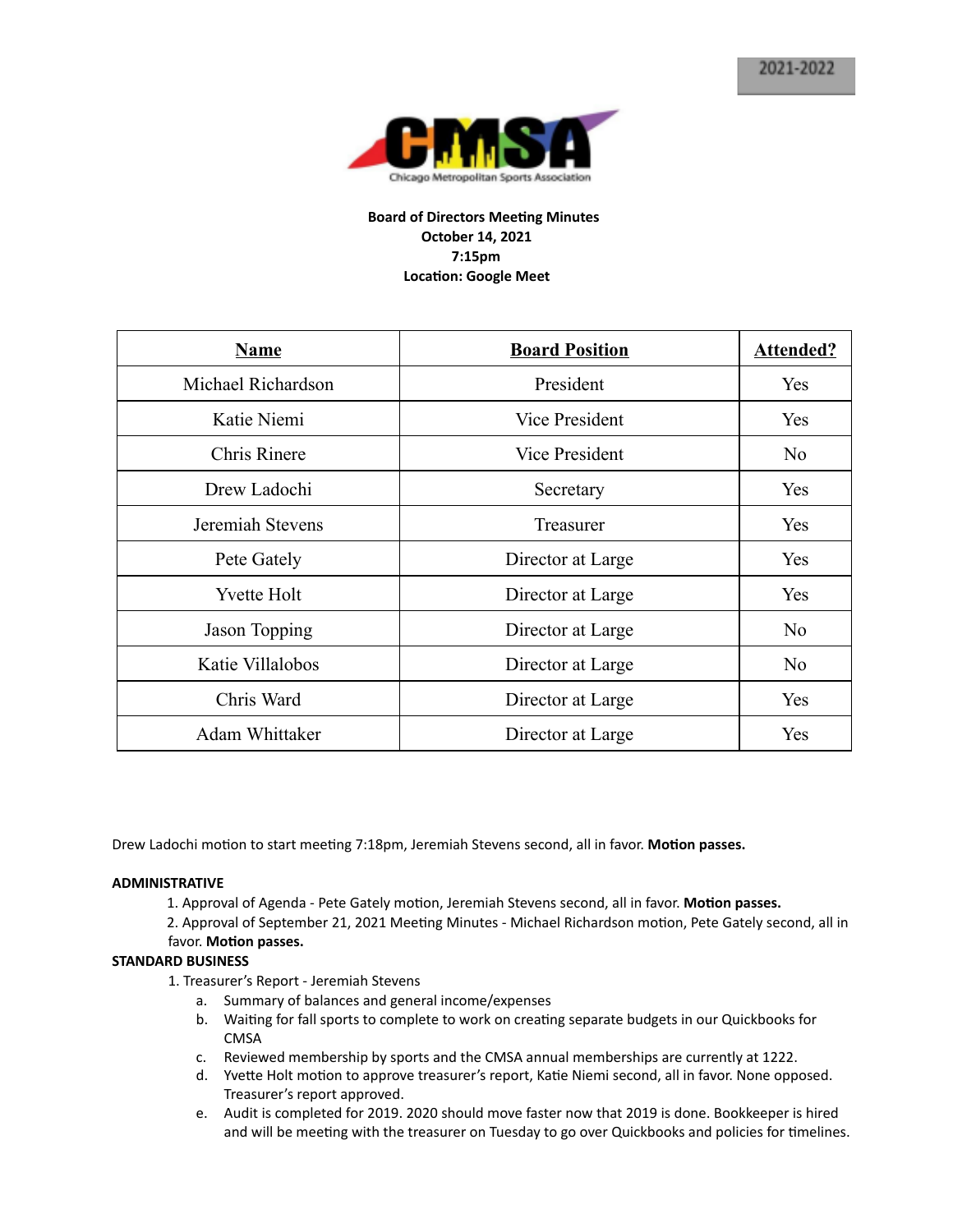## 2. Committee Reports and discussions

a. Hall of Fame Q&A - Brian Kupersmit

1. Brian Kupersmit presented the HOF mission statement, HOF committee, and the process for HOF. 2. Board normally appoints a chair to HOF annually from the current board of directors to help communicate between the HOF and board of directors.

3. Nominations occur in November when we send out a call for nominations to all CMSA members

4. We reviewed the acceptance process and induction process. New stand up banner was

purchased so we don't have to find a place to hang our banner at the venue.

- 5. Q &A for Brian Kupersmit
	- a. Have we considered a CMSA blackout date for HOF? Brian Kupersmit It is hard to guarantee that the Hall of Fame inductees can make a set blackout date. We survey the people prior to creating the ceremony to establish the best date.
- b. DEI Committee Formation process Michael
- c. Social Media/Website/Newsletter Drew

1. We need to create a format and document to guide people in how to create the monthly newsletter in the future to keep it consistent. (example fonts, sizes, alignments)

d. Officials Financial Review committee - Pete Gately

1. Provided updates on reviewing material and needing more volunteers.

- e. Bylaws review committee updates
	- 1. The Hall of Fame policy the CMSA board of directors voted on July 6th, 2020 is missing from the policies and procedures. Pete Gately motioned to place the missing (previously approved) policy into the current policies and procedures, Katie Niemi seconds, all in favor. **Motion** passes.
	- 2. Jeremiah Stevens motioned to approve that CMSA shall in all official communications utilize gender neutral and inclusive language. It shall also make changes to any existing language that does not conform to this standard, Michael Richardson second, all in favor. **Motion** passes.
	- 3. Pete Gately motion to approve fixing bylaws for gender neutrality, capitalization,

## 3. Sports -

a. Badminton -Michael

1. Summer was in the green for budget

- b. Basketball Open Katie
- c. Basketball Women's Katie
- d. Cornhole Drew
	- 1. Discussed potential season for March April when we don't have as many other sports
- e. Dodgeball Open Katie
- f. Dodgeball Women's- Katie

1. Both leagues are getting ready to send permits to the park to obtain their courts. It will be staying at Pottawatomie Park. Open Dodgeball is surveying interest to gauge whether or not to do a season.

- g. eSports Katie
- h. Football Open Chris Rinere
- i. Football Pride Bowl Chris Rinere
- j. Football Women's Chris Rinere
- k. Kickball Katie

1. Kickball playoffs on Sunday. Drew will not be returning as commissioner so he is trying to ask for someone to volunteer for the next year.

- l. Pool Chris Rinere and Drew
	- 1. Pool starts tonight and we have a nice turnout for 26 people registered.
- m. Soccer Drew
- n. Soccer Pride on the Pitch- Drew
- o. Softball Open Michael
- $p.$  Softball Pride Tournament no update
- q. Softball Women's Michael
- r. Table Top Katie N.
- s. Ultimate Chris